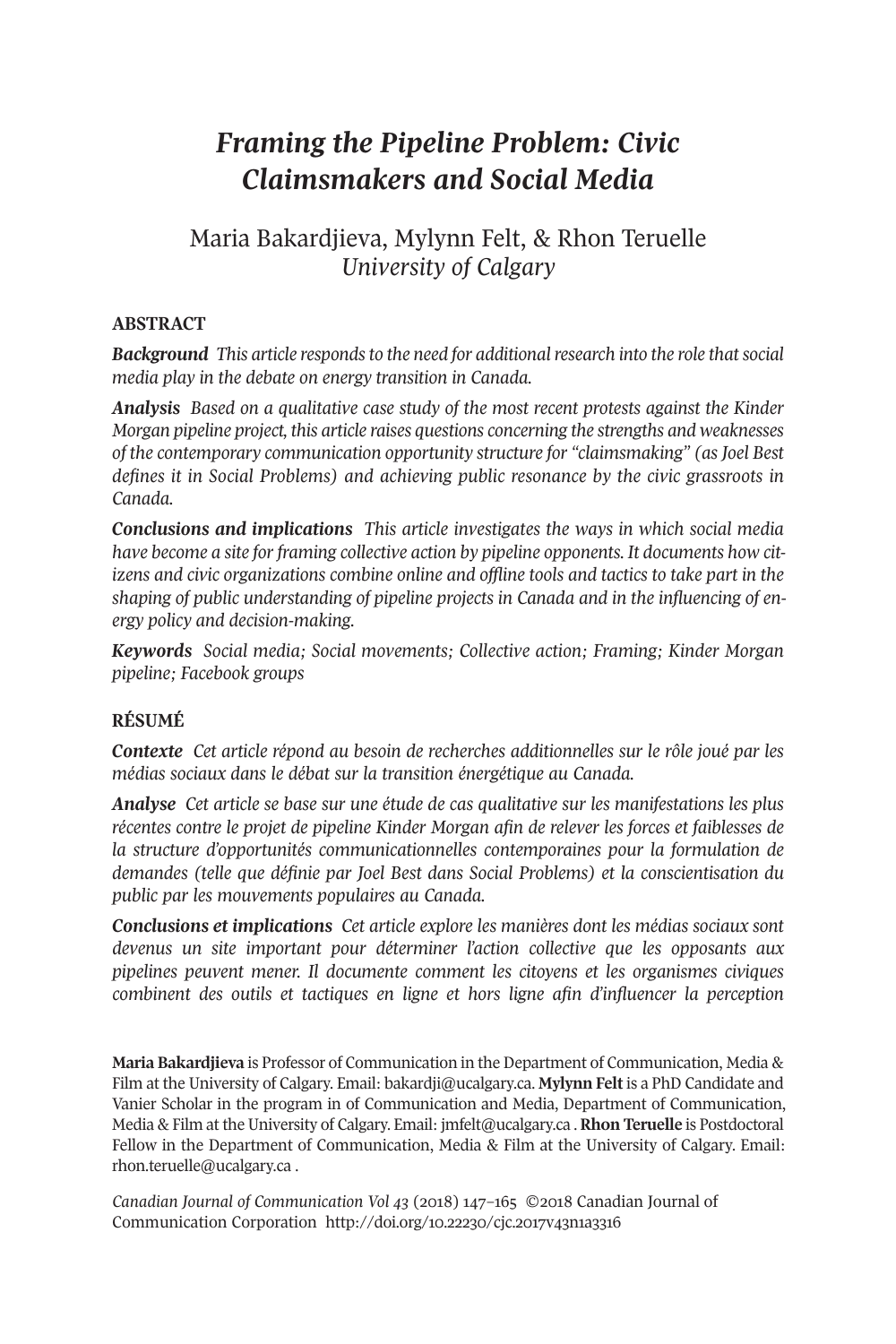*publique à l'égard de projets de pipeline au Canada ainsi que les politiques et la prise de décisions sur l'énergie en général.*

*Mots clés Médiassociaux; Mouvementssociaux; Action collective; Cadrage; Pipeline Kinder Morgan; Groupes Facebook*

## **Introduction**

The construction of pipelines intended to transport bitumen from the Alberta oil sands to potential buyers has been a controversial political issue in Canada for years. Presented as an economic imperative by interested corporations and different levels and stripes of government, it has been vehemently opposed by environmental groups and citizens. The positions of pipeline opponents, along with their claims and mobilization efforts, have reverberated throughout social media in Canada. Twitter hashtags and Facebook groups dedicated to the issue have proliferated and become a notable component of the anti-pipeline movement.

Some studies of social media use in relation to motivating energy conservation (Petkov,Kobler, Foth, & Krcmar, 2011) and the way social media are used for collective action by environmental groups (Porter & Hellsten, 2014) have started to emerge. At the same time, Imre Szeman, Ruth Beer, Warren Cariou, Mark Simpson, and Sheena Wilson in their 2016 report, *On the Energy Humanities: Contributions from the Humanities, Social Sciences, and Arts to Understanding Energy Transition and Energy Impasse*, have lamented the dearth of research on "the role that social media plays – or could play – in energy transition" (p. 16). In fact, they refer to the studies done on this subject as being "virtually nonexistent" (p. 16). The research presented here focuses on the utilization of social media by individuals and groups opposing the construction of the Kinder Morgan pipeline, and aims to contribute to the strengthening and diversifying of the scholarly work in this area.

The focus of this article is a pipeline-construction project with a particularly dramatic recent history, the Kinder Morgan pipeline extension project, also known as the Trans Mountain Expansion Project. The projectinvolves the expansion ofthe existing 1,150-kilometre oil pipeline between Strathcona County (near Edmonton), AB, and Burnaby, BC, which will increase the nominal capacity of the system from 300,000 barrels per day to 890,000 barrels per day. Local, national, and international organizations have joined their voices in resisting the project and warning ofthe multiple risks it entails. Among those, the most prominent stakeholders are several First Nations such as the Tsleil-Waututh Nation, the Squamish Nation, and others on whose territories the pipeline is supposed to impinge in different ways.

For the purposes of this study, opposition to the Kinder Morgan Trans Mountain Expansion Project is approached as a case of civic mobilization, which allows the investigation of the specific role social media platforms and practices play in the construction of the collective action frames that underlay that mobilization process. The study is delimited within a relatively short and recent time period (January 2016 to April 2017), which saw some important developments in the Canadian national discussion and political sanctioning of the project. Further narrowing-down of the scope and the selection of particular objects of analysis within that period is elaborated in the Methodology section. The article proceeds by first reviewing some of the central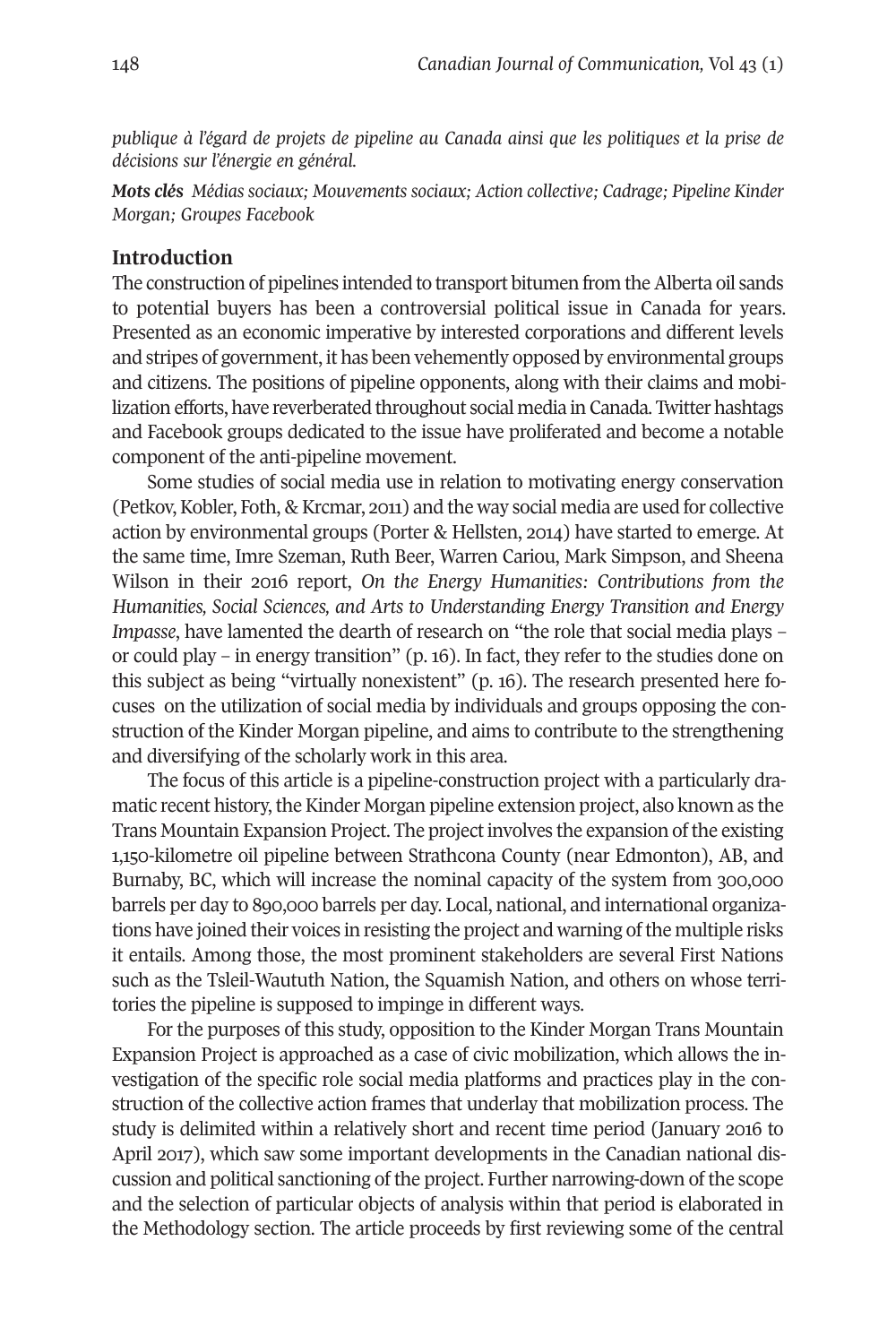tenets ofthe models of framing developed in the sociological literature on social movements. In subsequent sections, we specify our multifaceted methodological approach and design and data analysis is presented under two main headings: quantitative and qualitative, each one of which considers the framing activities of pipeline opponents as they occurin different online spaces and intersect with mainstream media content.

## **Theoretical framework**

The central conceptual anchor of the study is the notion of collective action frames. This is a concept proposed in the theory of social movements to account forthe work that participants in social movements, mostly activists and activist organizations, perform as signifying agents. Collective action does not arise out of determining structural factors or configurations of available resources alone—explanations that have constituted the focus of preceding theorizing, such as class-based and resource mobilization models (Benford & Snow, 2000; Melucci,1989,1996).Another key driving force is the meanings produced in the process of interaction among participating actors. These meanings articulate the reasons, the goals, and the motivations that set individuals and collectives in motion in a common direction. Their production is a dynamic and contested process involving diverse actors, means of communication, and audiences. It is embroiled in the "politics of signification" (Hall, 1982, p. 64), and draws upon existing symbolic resources.It unfolds within a historically specific and evolving context of political and cultural opportunities and is shaped in a two-way interaction with them. Social movement scholars, as Robert Benford and David Snow (2000) summarize, use the verb "framing" to talk about this generative process. Thus, collective action frames can be succinctly defined as "action-orientedsetsofbeliefsandmeanings that inspire and legitimate the activities and campaigns of a social movement organization (SMO)" (p. 614).

Research guided by the concept of framing has identified some characteristic functions of collective action frames, as well as typical patterns in the process of their production and dissemination. Snow and Benford (1988) discern three main types of frames related to the key tasks framing sets out to fulfill as part of the meaning-making work of social movement activists and organizations: "diagnostic framing," "prognostic framing," and "motivational framing." Diagnostic framing involves problemidentification and the attribution of responsibility or blame. Prognostic framing formulates a proposed solution to the problem and lays out strategies for bringing about that desired solution. Motivational framing addresses the question of why collective action is necessary and constructs appropriate "vocabularies of motive" (Benford & Snow, 2000, p. 617). Typically, these vocabularies articulate the severity of the problem, the urgency of the steps to be taken, the potential efficacy of collective actions, and the moral duty to act.

For the purposes of the analysis undertaken in this article, the "prognostic" framing task has been analytically subdivided into two distinct components. The first one has to do with the projected solutions to the diagnosed problem—what needs to be done to have it resolved in a manner satisfactory to the movement adherents. One such solution,for example, can be recognized in the concise demand raised by pipeline opponents: "Leave itin the ground," referring to the oil in theAlberta "tar" sands. The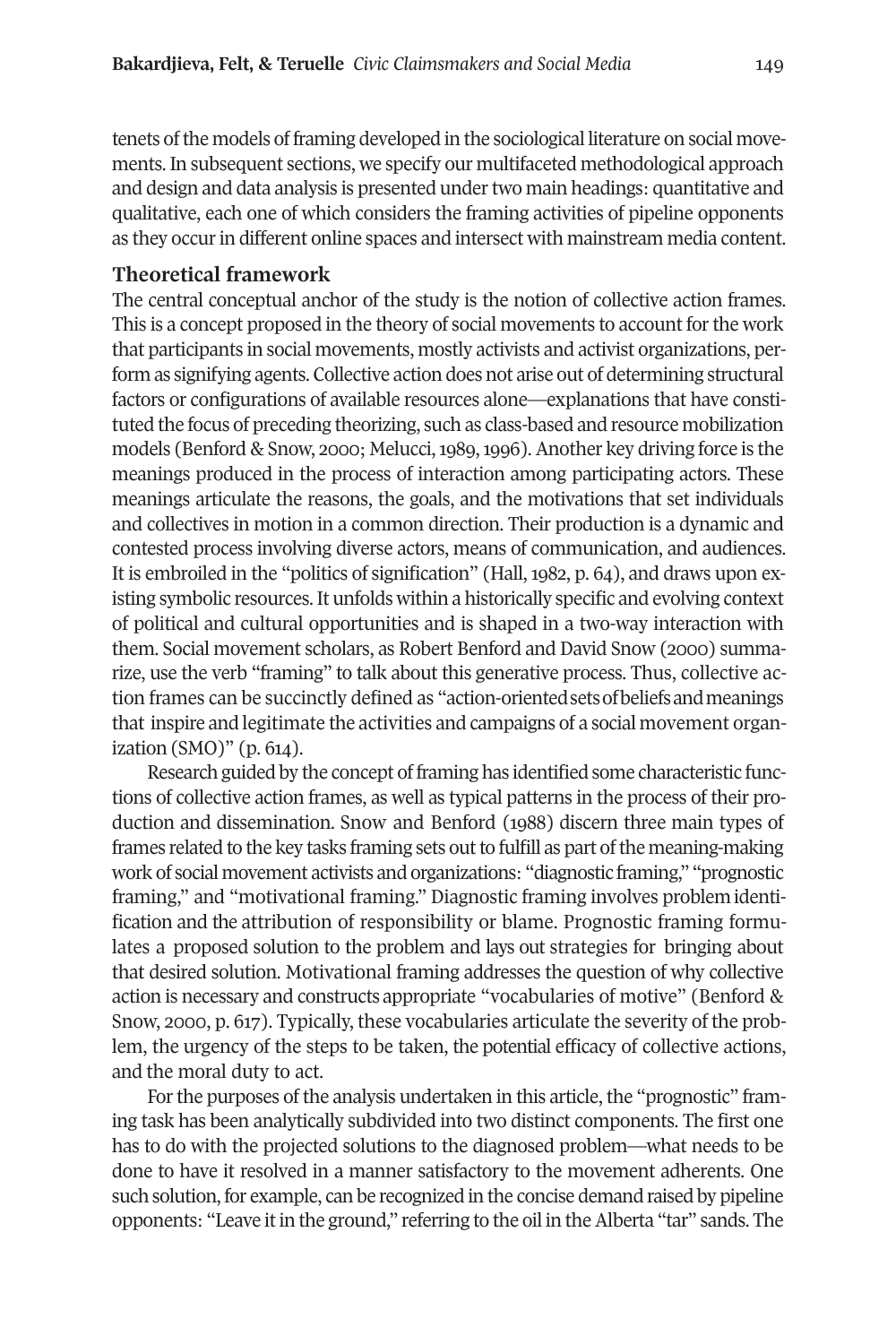second component of the prognostic task pertains to strategies and tactics for achieving or pushing toward that desired solution. That type of framing is labelled here as *activational framing*, because its main products are prescriptions for concrete actions to be taken by individuals and collectives in specified space and time. This component is critically responsible forthe actual mobilization, as it supplies potential participants with particular starting points and action recipes. Depending on the adequacy, practicality, and effectiveness of these recipes, collective action then unfolds on a smaller or larger scale, and succeeds or fails to make a difference in the social world.

William Gamson's (1992) conception of collective action framing similarly informs the theoretical framework applied here. The symbolic construction of collective action fames, Gamson has proposed, involves three main components: injustice, agency, and identity. The rational identification of a social problem (diagnosis) and the emotional and moral motivation to fix the wrong are mixed together in the notion of "injustice"; the logical projection (prognosis) of the means by which the problem could be solved along with the spirited belief of a concrete group of people that they have the power to bring about the solution constitute the notion of "agency." Gamson's third component, "identity" refers to the emergence of a collective "we" standing in opposition to a "them." This element adds an important new dimension to the model of collective action frames because it refers to the process of identifying, naming, and uniting those who will act in common. It is important to note that the construction of collective identity has been seen as a critical prerequisite for collective action by theorists of the "new social movements" of the 1980s such as Alberto Melucci (1989, 1996). In this analysis of the framing processes observed in Facebook groups dedicated to opposing the Kinder Morgan pipeline project, the question of whether and to what extent a collective "we," or a collective identity frame emerges in the framing activities performed by members, is explicitly addressed. The definition of "them," on the other hand, represents the "constitutive outside" (Hall, 2000, p. 17) of the collective identity being constructed. Therefore, these "adversarial frames" (Gamson, 1992, p. 11), which seek to distinguish friend from foe and to construct the movement protagonists and antagonists, are also important to attend to, as they could affect the potential for inclusivity, resonance, and diffusion of the problems, solutions, and motivations articulated by the movement.

We view the process of the construction of collective action frames as an open and fluid process of interaction among various understandings ofthe social world and specific phenomena within it, enunciated by differently positioned members of the movement; not only its organized entities such as SMOs, non-governmental organizations (NGOs), and seasoned activists, but also by more marginal and casual participants. Contrary to the way the concept of framing has been employed in some academic discussions of journalistic framing of mass media content (de Vreese, 2005; Scheufele, 1999), the framing occurring in social movements is not necessarily a strategic,top-down process executed by trained professionals. This kind of strategic framing by experienced leaders and activists, and sometimes participating professionals, indisputably does take place in social media as well. However, social movements, especially those closer to the civic grassroots, rely to a greater extent on what Benford and Snow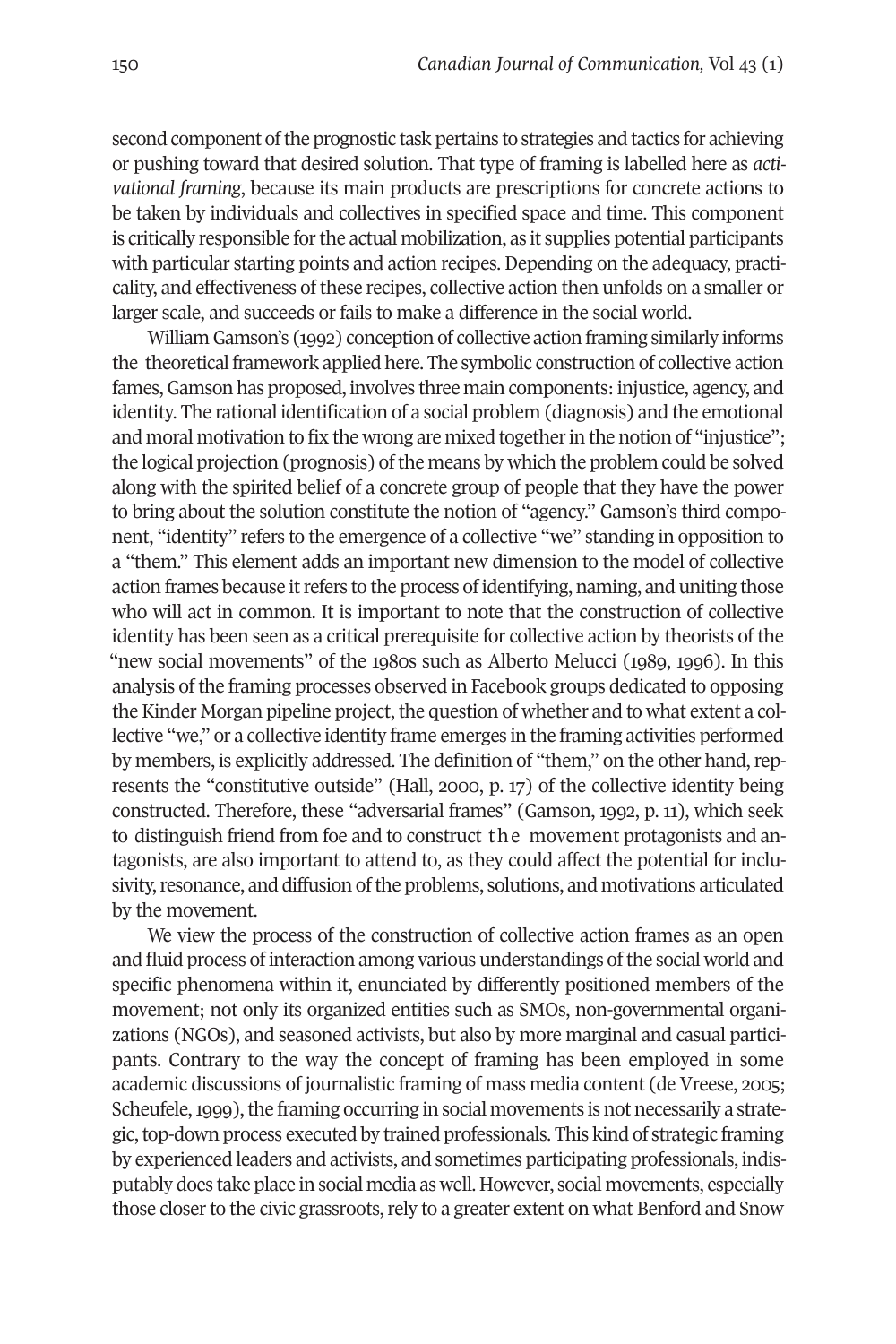(2000), in the context of social movement research, have labelled "discursive processes," namely, "the talkandconversations—the speech acts—and written communications of movement members that occur primarily in the context of, or in relation to, movement activities" (p. 223). Discussions in public forums supported by social media platforms offer a window on the processes of collective action framing that are predominantly of this discursive type. As much as there are strategic efforts by organized groups and leaders to shape the discursive process, significant room exists also for members and marginal supporters to weigh in and influence the flow of the narrative and the emergent framings of the issues at hand.

Two main classes of discursive processes have been distinguished in the literature: frame articulation and frame amplification and punctuation. The first class, *articulation*, refers to the stitching together of statements that express a movement's understanding of a problem, its solution, and the way to work toward that solution. The second class, *frame amplification and punctuation*, involves the symbolic elaboration of these frames aimed at greater clarity, expressivity, and resonance. These distinctions are useful for the upcoming analysis because they help assess the specific strengths and limitations of the social media platforms examined here.

## **Methodological design**

The methodological approach taken in this study combines two distinct elements one aligned with what has now become a dominant tradition in the research on social media, and the other, an innovative version of discourse analysis adapted to the study of 1) discursive processes of framing, and 2) discursive interaction as opposed to individual static texts. The first approach, known as "digital methods" (Rogers, 2013, p.19), is mostly quantitative in nature and relies on the large-scale analysis of metadata gleaned from social media platforms. The second approach combines the methods of frame analysis with those of dramaturgical analysis. It endeavours to reveal 1) how framing processes unfold in the course of the interactions among participants in social media discussions, as well as 2) how these processes relate to collective action that occurs in physical space.

This study combines these two methodological approaches because there is value in first charting the macro landscape of social media engagement around a specific issue, and then purposefully selecting particular segments for in-depth qualitative examination. The quantitative approach has allowed us to reliably identify discussion groups and periods of intense social media activity directly related to collective action. Based on this picture, we have chosen instances of civic engagement via social media that represent good candidates for the qualitative investigation undertaken in the second stage.

Frame analysis, Lasse Lindekilde (2014) suggests, can be seen as "a particular causal-oriented and focused version of discourse analysis" (p. 222). The frame analysis performed in this study employed a coding scheme comprising categories that corresponded to the different types of frames discussed in the theory section. Some additional categories classifying the different functions of utterances in the interactive discourse were introduced during the coding process. The analysis highlights tactics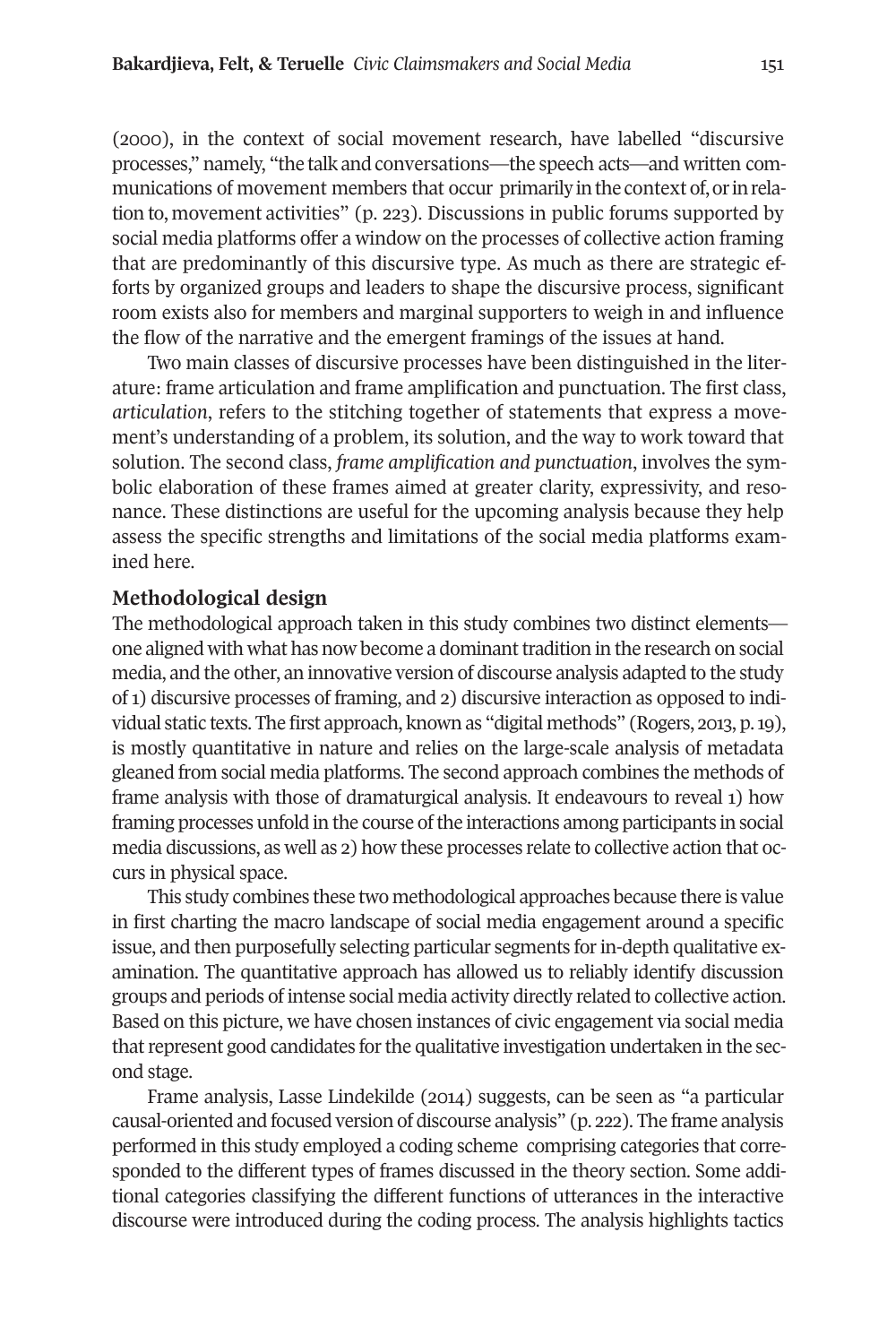aimed at achieving greater effectiveness and resonance, such as frame alignment, bridging, extension, and transformation.

Similar to frame analysis, dramaturgical analysis has its roots in the work of Erving Goffman (Hare & Blumberg, 1988). While frame analysis focuses on language, dramaturgical analysis shifts attention to discursive action and to participating individuals as actors. It focuses on the pragmatics of communication—what participants are doing with their words. Dramaturgical analysis has most typically been applied to social interactions unfolding in specific situations (a ceremony, a corporate meeting, a doctor's visit) looking at the particularroles individuals take depending on their definitions of the situation and their strategic interests and goals. The main unit of dramaturgical analysis is not the individual, or the isolated text or utterance, but the cast of interacting persons (Hare & Blumberg, 1988). Closer inspection of this interaction—or of the drama that takes place on a particular scene of social life—and answering questions such as: What is going on? Who is involved? What roles are different performers taking? What are the relationships among these characters? offers valuable insight into the ways in which meaning is produced. Dramaturgical analysis is chosen here especially because it stipulates a more holistic view of the scene on which claims and frames are elaborated and on the interactive exchanges through which this happens rather than on isolated linguistic units. Since the scene (or "action area," Hare & Blumberg,  $1988, p. 4$ ) in the case we are studying is a social media platform, this approach enables us to directly address our main research question about the role of these platforms in collective action framing. In addition, looking at exchanges on social media platforms in dramaturgical terms helps us to recognize them not simply as prerequisites for collective action but as integral parts of the action itself.

#### **Facebook analytics: Method and findings**

Using Netvizz (Rieder, 2013), a Facebook application programming interface (API), we collected posts, comments, and metadata from two particularly active Facebook group pages and two Facebook event pages explicitly intended as meeting forums for those opposing Kinder Morgan pipeline expansion plans. We selected these groups because their very titles expressed an orientation toward collective action against the pipeline project and, as such, promised to contain collective action framing. One of the groups was local, directed to developments occurring nearthe proposed terminal construction site at Burnaby Mountain in British Columbia. This group was titled "Stop Kinder Morgan on Burnaby Mtn" (hereafter SKMoBM) and had 5,711 members. It was among the early forums voicing opposition to the project. We focused our quantitative data analysis on the period of time associated with the "critical discourse moment" (Gamson, 1992), when debates over the future of the Trans Mountain Pipeline Expansion project became particularly heated in anticipation of a government decision about whether to green light the project. We analyzed metadata for this group from January 11, 2016, to April 3, 2017. The other group, "Stop Kinder Morgan Call to Action," was created at a later stage and at the time of collection had 4,036 members. It appealed to a national audience. We collected data on this group from September 30, 2016, to April 3, 2017. The two event pages organized adherents of the anti-Kinder Morgan pipeline movement for vigils on November 21, 2016. The two vigils we focused on were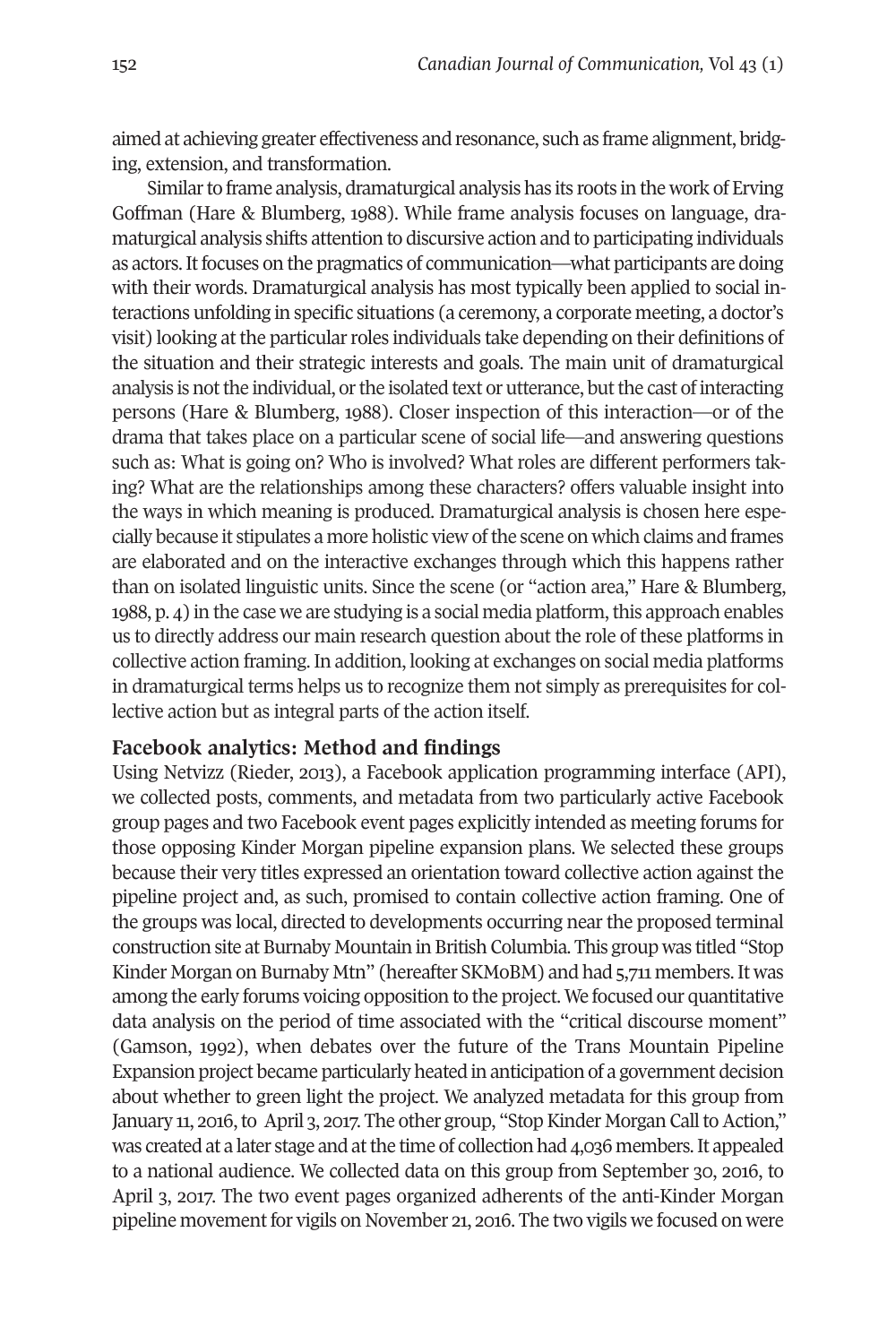the one held in Ottawa, where Prime MinisterJustin Trudeau made his announcement of federal approval for the project, and the one held in Calgary, where Kinder Morgan's primary Canadian office is located. The Calgary event page showed 39 confirmed attendees with an additional 80 interested in attending. The Ottawa page had 114 confirmed attendees and 191 interested. All posts and comments on both pages were collected for analysis. The following chart (see Figure 1) maps the engagement for each of the four groups. Engagement includes posts, comments, and reactions (such as likes) accumulated.



#### **Figure 1: KM Facebook engagement overall**

*Note:* Line graph portraying 16 months of overall engagement of posts, comments, and reactions (such as "likes") for each of the four Facebook groups observed: Stop KM on Burnaby Mtn, Stop KM Call to Action (National), Kinder Morgan Ottawa Vigil, and Kinder Morgan Calgary Vigil from January 11, 2016–April 3, 2017.

Figure 1 presents an overview of the dynamic of Facebook engagement in our chosen groups over the period of January 11, 2016–April 3, 2017. The chart shows that the Burnaby Mountain Group was active early in that period and continued to serve as a platform for engagement throughout. The national group "Stop Kinder Morgan Call toAction," joined the conversation in late 2016, about the time when the government decision regarding the approval of the project was expected. Many of the participants in the Burnaby Mountain group also contributed to the national group. The event pages for the vigils in Calgary and Ottawa, had limited lifespans and a narrower purpose and membership.

The chart (see Figure 1) allows us to distinguish the most heated moments in the discussions occurring in these groups represented by the peaks of activity. Clearly, something noteworthy was happening at the moments when these peaks occurred. We hypothesized that these would be the periods when the stated purpose of the groups—to mobilize people for collective action—would have been pursued with the mostintensity. Therefore, we directed our qualitative in-depth analysis to the discursive processes unfolding during these periods.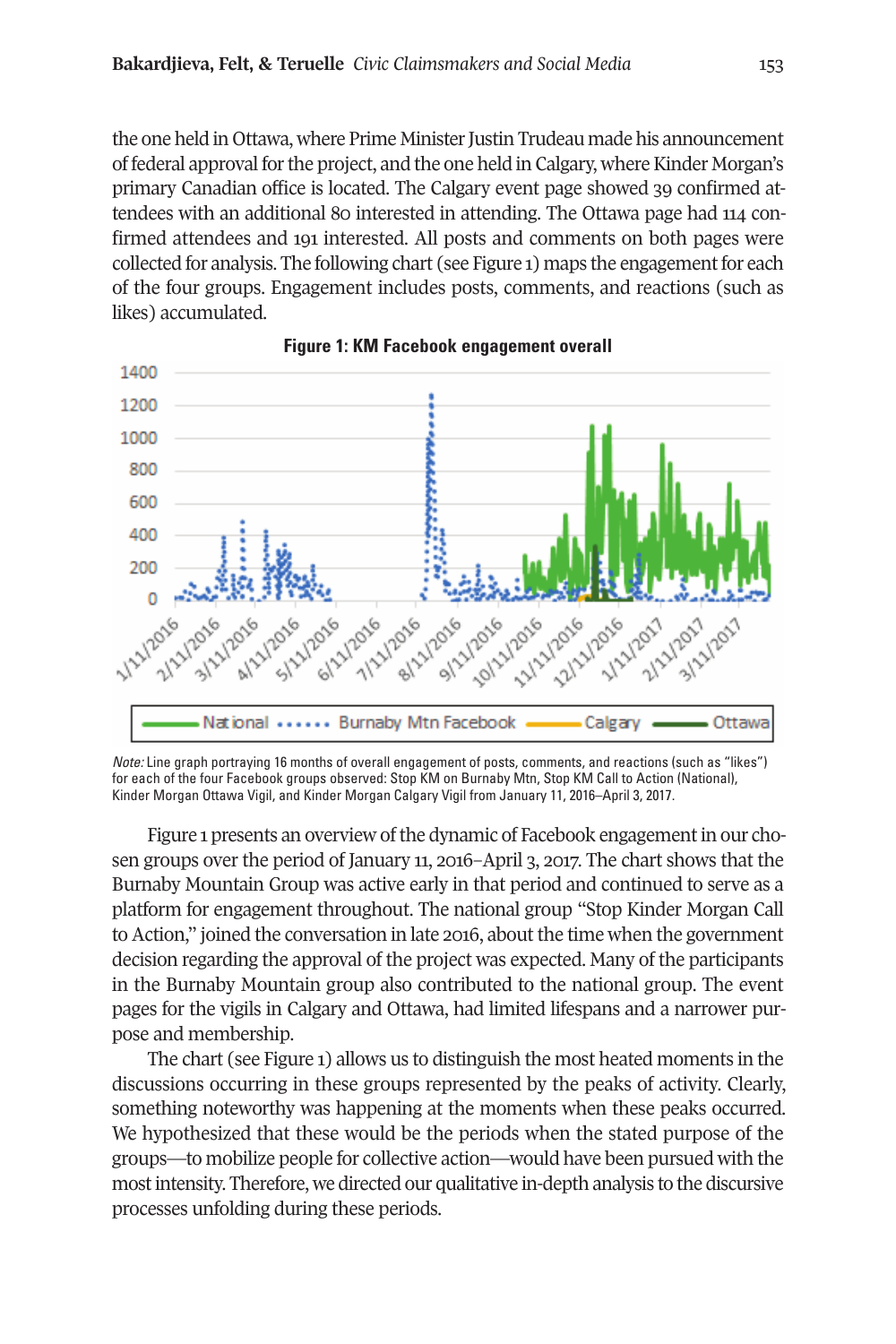In our quantitative analysis of the content appearing on the chosen group's page, we searched for connections between participants' posts and media publications in order to find how the two types of discourses intersected, and to identify the cultural resources pipeline opponents drew on. We conducted a content analysis of the 444 posts containing links to other media in our "Stop Kinder Morgan on Burnaby Mtn" data set. Each link was coded according to the following categories: mainstream mass media, alternative media, professional website, social media, online petition, fundraising site, or letter. Mainstream mass media typically operate under a public or for-profit model, address a broad, non-specified audience, and adhere to journalistic standards set by the Canadian Press (40% of links). Some examples of the publications we categorized as mass media include the following: the Canadian Broadcasting Corporation (CBC), *Vancouver Sun,National Post, Maclean's,* and CTV News.Definitions ofthe term "alternative media" differ across the literature, often focusing on radical or critical intent uncharacteristic of mainstream media (see Atton, 2001; Bailey, Cammaerts, & Carpentier, 2007; Forde, 2011; Fuchs, 2010). The alternative media sites we identified operated (mostly, but not exclusively) on a nonprofit principle, advocated a specific position or ideology, and were usually oriented to a special-interest audience (39% of links) (see Figure 2). Some examples include the*Vancouver Media Co-op*, 350.org,*Inside Climate News*, *Vancouver Observer, Georgia Straight*, and the *Common Sense Canadian*. Ten percent of the links pointed readers to institutional websites such as government and professional associations, or to corporate sites such as Kinder Morgan. Five percent ofthe links connected to other social media posts. Three percent pointed to online petitions. Two percent called for donations. Lastly, one percent connected readers to a political letter writing campaign.



**Figure 2: "Stop Kinder Morgan on Burnaby Mtn" posts, 2016–2017**

The high incidence of links to outside media in these posts, as well as the diversity of sources to which these links point, leads us to conceptualize Facebook group content

*Note*: Pie chart showing types of links from posts on the Facebook group "Stop Kinder Morgan on Burnaby Mtn" from January 2016–January 2017.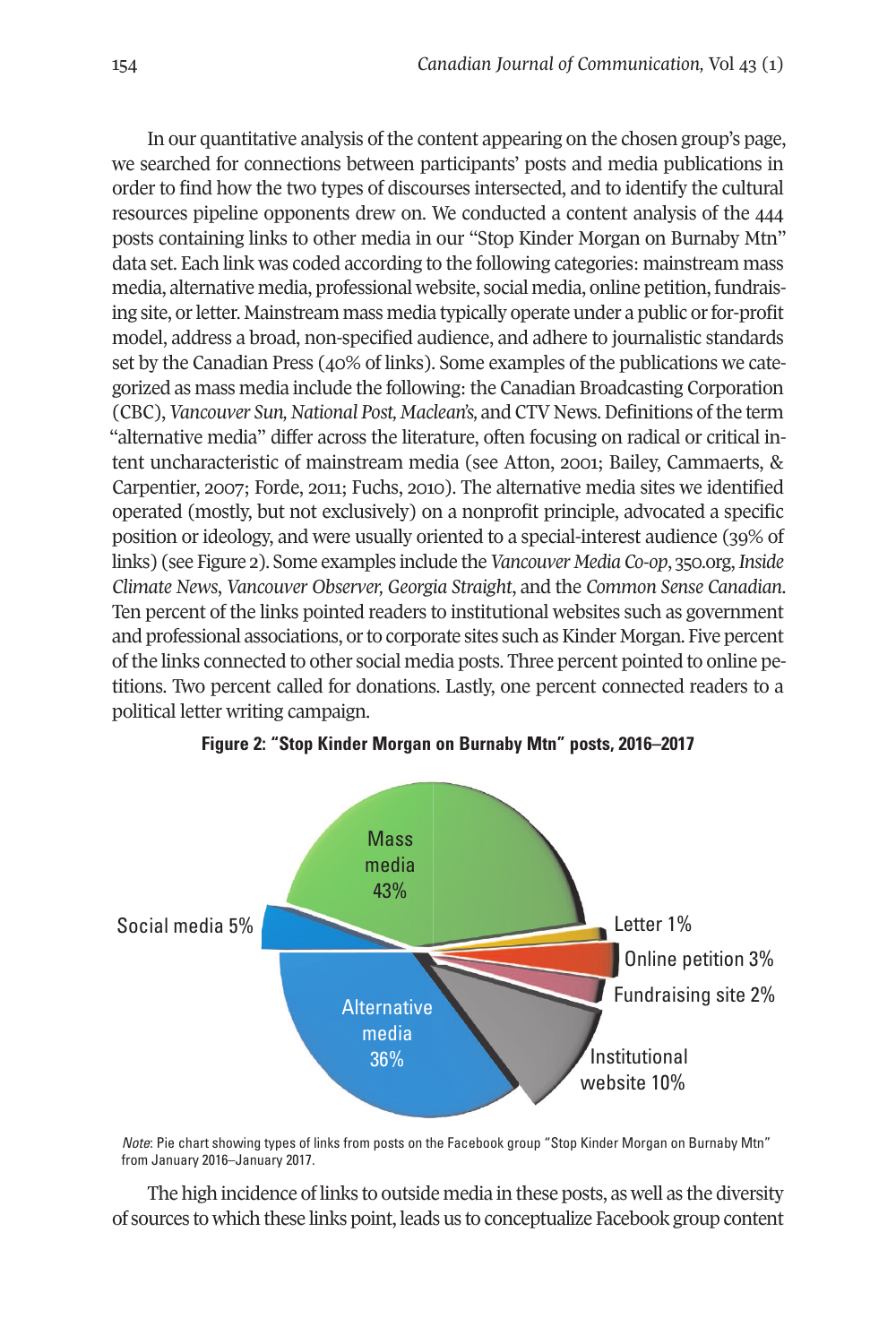as a cross-media milieu, a collage of bits of information and interpretations purposefully curated and stitched together in the collective process of reality construction and issue framing that occurs on the group page. It vividly demonstrates the way in which available cultural resources are drawn into the framing process.

## **A peek behind the peak: Collective action framing as drama**

This section delves into the content of the SKMoBM Facebook group page and applies dramaturgical and frame-analysis approaches to a fragment of it. The period selected forthis analysis spans the two weeks of activity in January 2016 that generated the earliest peak represented on Figure 1. In the course of that period, group participants wrote 137 posts, 665 comments, registered 2,155 likes, and 4,433 shares.

SKMoBM is a public group that describes its goals as:

Opposition to the Kinder Morgan (KM) 'Trans Mountain Expansion Project.' Resistance includes all other pipelines, oil & fracking extraction, and terminals which would pose significant health and environmental risks to our communities, ecosystems, & wildlife while bringing very few benefits by way of jobs, revenue, or sustainability. (Stop Kinder Morgan on Burnaby Mtn)

The group appeals primarily to British Columbians sharing this position and "their allies from afar." The adversary, or the constitutive outside, of the collective identity sketched in this profile is "large corporations that only care about their bottom line and not our ocean, streams, rivers, or creeks!!!" (Stop Kinder Morgan on Burnaby Mtn). Its explicitly recognized friends and allies are about 20 different Facebook groups and websites listed on the page, all of them dedicated to opposing pipeline projects in Canada and to the protection of other natural resources and areas. Already in this introductory profile, the group describes itself as part of a networked counter-public, a web of environmentalist formal and informal collectives that shares goals and, as we will see, allows information, commentary, and mutual support to flow across its interconnected online forums. The group page is open to posts from all members. At the time of writing, it is administered by 22 individuals. The following subsection will focus on the dramaturgy of the group's performance in an attempt to discern its main compositional elements, plots, and patterns.

## *The scene and its elements*

The action unfolds in an area (scene) representing a Facebook group page. As Burke (1968, cited in Hare & Blumberg, 1988) has noted, "all aspects of a stage or scene suggest limits for the action that will be appropriate in that setting" (p. 4). This includes features such as the predetermined organization of space, the props at hand, and the movements possible within it. The main elements of the Facebook group page as a scene are the posts, the comments, the "like" and "share" buttons, and the set of emoticons for expressing various reactions. Therefore, the typical pattern of interaction supported by the page is the thread formed by a post, usually introducing new content, often a new object of attention and/ortheme,followed by comments containing verbal responses and elaborations on that content as well as standardized non-verbal reactions, such as likes, shares, and emoticons. This recurring pattern can be called an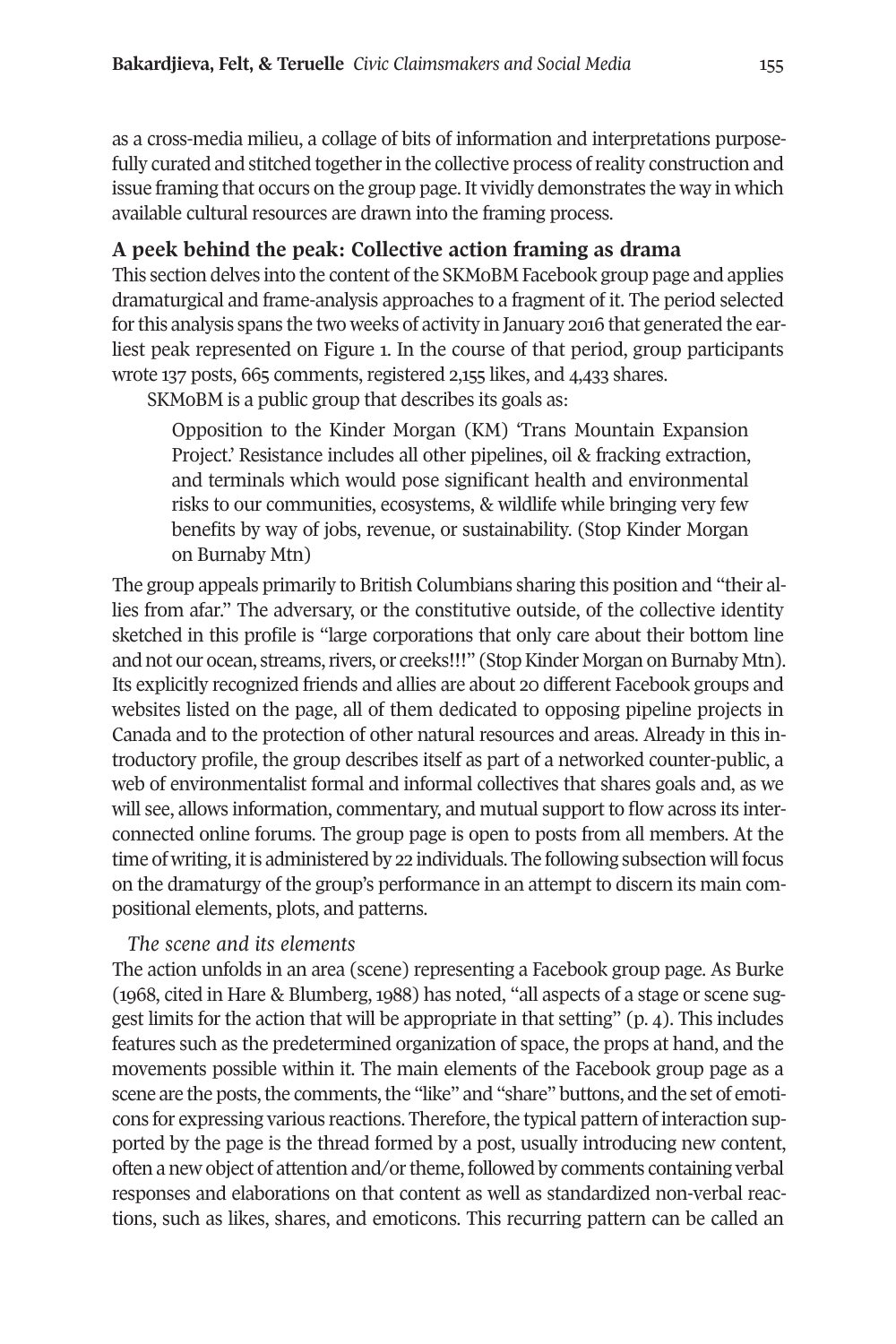episode in the dramatic performance. The post stands out as the main act undertaken by a participating character. Its content defines the meaning and direction of the ensuing episode. Characteristically, posts are the dramaturgical elements that carry most of the explicit work of framing of an issue. Comment-writers play the role of a validating audience. The comments that follow a post perform the task of frame amplification and punctuation, fine-tuning and personalization, but often also engage in frame alignment, bridging, extension, and transformation.In theory, comments could also engage in "counterframing," i.e., they could question, challenge, or oppose the proposed framing, however, no instances of such a response were encountered during the period of the study with a few tentative exceptions. Likes and shares, clapping, smiling faces, and other emoticons determine the strength of the in-group resonance of the frame constructed or evoked in the post.

The design of the action area with its inbuilt affordances is also responsible for the way in which the content of the posts is produced. Two main modes of such production can be discerned—creating original, textual, or visual content, and importing content published elsewhere through links and quotations. The nature of the sources from which content is borrowed varies greatly as shown in the previous section and Figure 2. It should be noted, however, that one of the most frequent sources during the period under consideration were other Facebook groups included in the list of allies. This is an indication that attimes of heated discussion, a significant volume of contenttravels across those groups and is shared by their networked publics. Thus, although these groups technically reside on different Facebook pages, they often are "on the same page" with regard to focus of attention and social reality construction. Both native and imported content play an important role in the collective action framing performed by the group. In this process, group participants collectively stitch together a shared picture of the world, interweaving various items of published and experiential material, their own reasoning, and the pronouncements of authorities and like-mined others.

#### *The characters*

The participants in the group make rather unequal contributions to this signifying work. They could be subdivided into main characters, those who play big and substantive parts that drive the action, and secondary characters whose main role is to react, sometimes making key clarifications, elaborations, and extensions to the frames proposed in the leading parts/posts, or simply echoing or approving it in the style of the chorus in ancient Greek theatre. There are also members who could be seen as an active audience—reacting through likes, shares, and non-verbal expressions. The role of that audience should not be underestimated because it registers the degree of the in-group resonance of specific claims and framings, and thus influences the framing performed by the main characters. In addition, the presence of these marginal participants boosts the sense of imagined collectivity and the potential for broader resonance. When people in this active audience share group content with members of their personal networks, the claims and frames articulated by the group gain wider diffusion through a two- or multiple-step flow.

Probing into the profiles of some of the participants, it can be surmised that a number ofthem are seasoned activists associated with NGOs, while others are unaffil-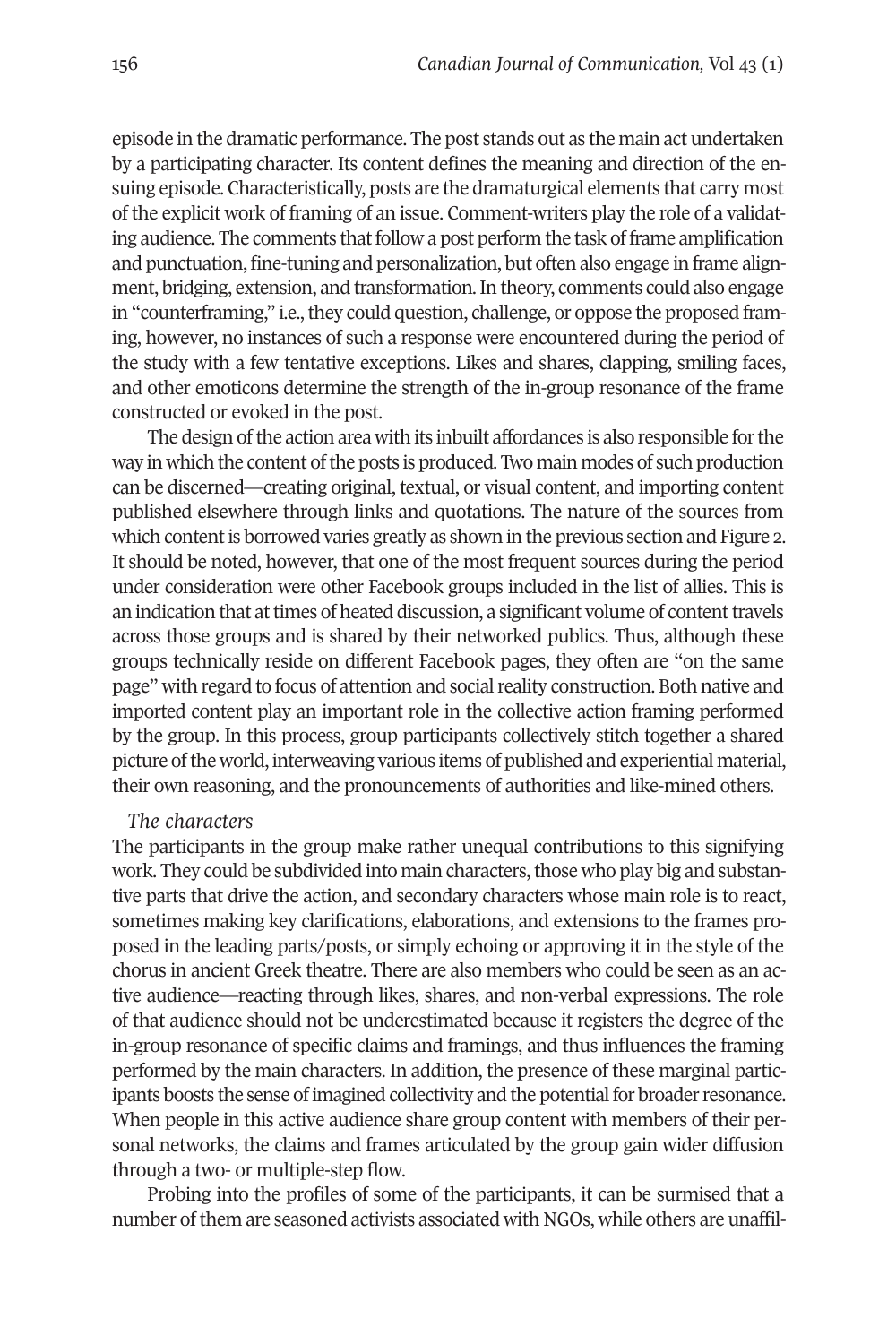iated citizens with different degrees of engagement with the issue at hand—from vehement opponents to pipelines ready to dedicate time and resources to oppositional actions, to sideline supporters of the anti-pipeline movement who may or may not participate with more than an occasional emotional reaction, clapping, or thanks.

## *The action*

What indeed was going on? What were the events that produced the dramatic peak in the groups' activity? The search for answers to these questions pointed to the moments in which the discursive interaction unfolding online connected to developments offline. The first trigger of heated exchange was the original report posted by a Burnaby resident who noticed a barge in the vicinity of the Kinder Morgan Westridge Marine Terminal and concluded that exploratory work for the pipeline expansion was being done by the company. The post contains a grainy photo:

Larry Mayers: Photo of what appears to be a drilling rig that was towed into position just off the Westridge loading dock last night. 1

This post sets off a cascade of comments with the original poster proposing a frame for understanding how the appearance of the rig represents a problem:

Larry Myers: This activity (on the water) must be preliminary work on the much larger bitumen loading dock they want to build. ... Act first and seek permission after the fact! Is this acceptable to the indigenous peoples of the Inlet and the tax payers of Burnaby, BC, and Canada?

Itis interesting to note how this comment aims to bridge an environmental diagnostic frame with a social justice frame in the style of what Dorceta E. Taylor (2000) has labelled "the environmental justice paradigm"  $(p, 508)$ . It suggests that there is an injustice done by corporate developers to both the "indigenous people ofthe Inlet" and the "tax payers of Burnaby, BC," as both groups are exposed to the risks related to bitumen transportation through their communities. By this gesture, the poster seeks to establish equivalency between the meaning of the pipeline for both groups and to construe them as allies against a common adversary.In the course of several episodes (posts and their tails of comments and reactions), members of the group collaboratively engage in frame amplification by sorting out the evidence and drawing on the expert knowledge of some participants to reduce the ambiguity and uncertainty about the meaning of the barge and the significance of its presence in the bay. Group members perform ambient investigation and reporting, each contributing their own description, photo, or video of the barge. Once the diagnosis that the barge is doing prospective work related to the Kinder Morgan project is confirmed, the call for protest action is sounded:

Xenoa Skinteh: Kinder Morgan is drilling in the salish sea with no consent! The group page swiftly becomes a war room in which oppositional activities are proposed, planned, coordinated, and subsequently reported.

Kelly-Patrick Moore: We need to start organizing. Can someone please email or call all the local media outlets and let them know they are drilling even though the province doesn't support it? Call Mayor Corrigans office. We should be thinking about getting to the entrance of Westridge terminal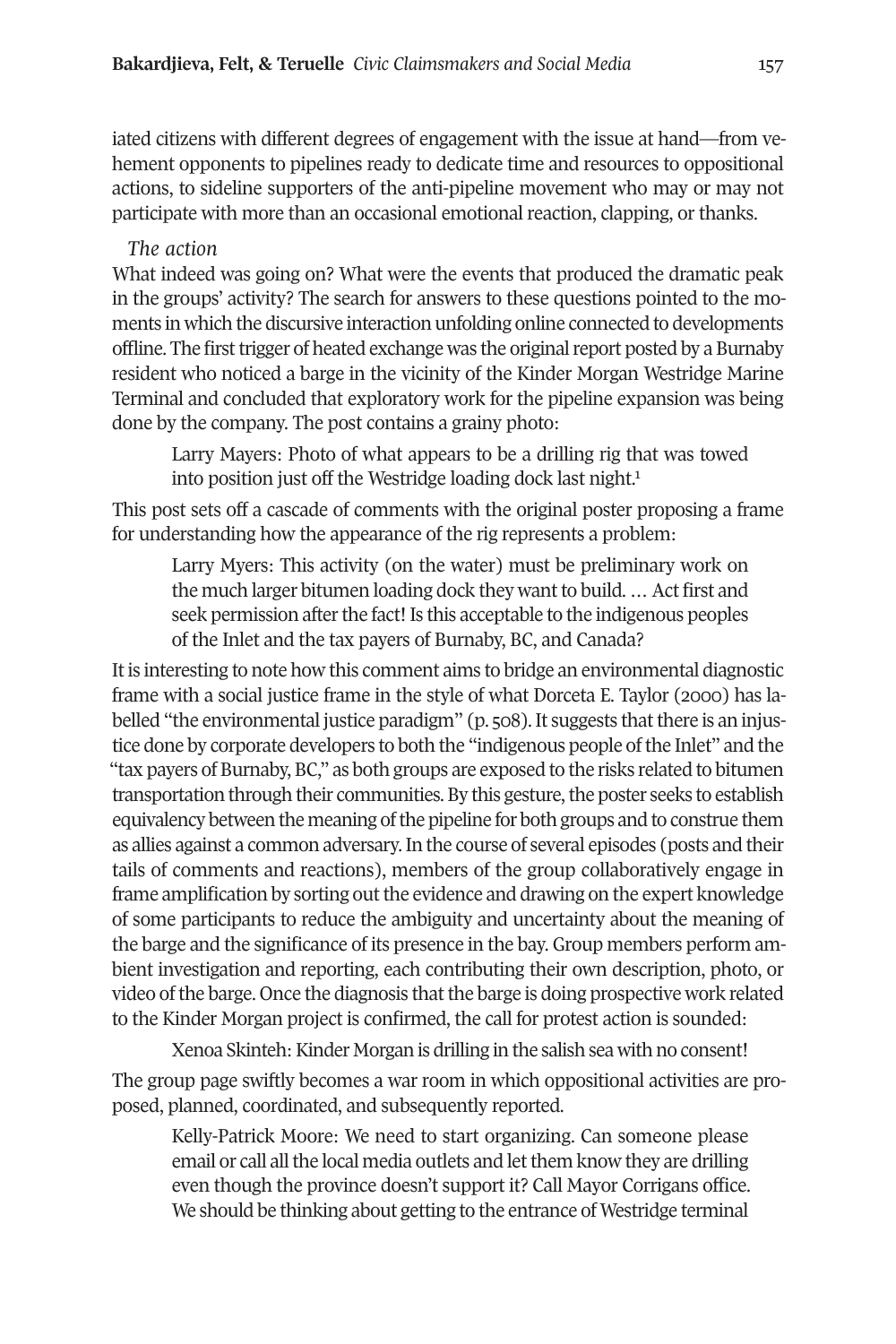to have a presence [and] let people know what they're doing. People with signs and banners to spread the word. Thoughts?

Notably, a local mainstream media outletis immediately targeted as a springboard for gaining wider publicity for the group's claims:

Freyja Feral: I've just contacted Jennifer Moreau at the Burnaby NOW.

Before the end of the day, the reports of group members are validated by a publication in the online edition of the local paper *Burnaby Now* (Moreau, 2016). A participant posts a link to the article declaring: "It is happening!"

Kinder Morgan drilling around Westridge dock Jennifer Moreau / *Burnaby Now* – See more at: [http://www.burnabynow.com/news/kinder-morgan](http://www.burnabynow.com/news/kinder-morgan-drilling-around-westridge-dock-1.2151567#sthash.c3BCRWPW.dpuf)[drilling-around-westridge-dock-1.2151567#sthash.c3BCRWPW.dpuf](http://www.burnabynow.com/news/kinder-morgan-drilling-around-westridge-dock-1.2151567#sthash.c3BCRWPW.dpuf)

This early act of media-bridging is indicative of a key tactic for gaining broader resonance ofthe group's framing efforts. The appearance ofthe story in a local mass-media outlet gives their diagnosis of a problem public exposure.As more close-up video documentation of the rig taken by members from boats on the bay continue to appear on the page, supporters chime in from the sidelines:

AJ Klein: Grateful to those of you who are out there keep an eye on the inlet and the mountain. Thank you. ♥

In the following stages of its discursive action, the group examines the legal grounds on which the observed drilling is supposed to take place (or not), and identifies the institutional authorities responsible forissuing consent, granting a permit, and enforcing the law. Port Metro Vancouver, the local RCMP headquarters, the BC government, and the National Energy Board gradually emerge as those to be held to account and appropriately targeted by various protest actions such as phoning and making inquiries, filing complaints, and open letters demanding intervention to stop the drilling. Other voices call for offline direct action going beyond discourse and mediated demands to the institutions:

Dan Wallace shared Kelly-Patrick Moore's video to the group: Stop Kinder Morgan on Burnaby Mtn.:I need a boat, canoe, kayak or even a swimming board to make it to the barge!!! If no one else wants to shut these fuckers down then help someone that will walk the talk!!!!!!

Yvon Raoul: Dan, I'm on if we get the kayaks or whatever … email me. It would be even better if we can get a whole bunch of canoes ... but I don't mind starting with two …

Thus, a number of proponents of direct action find each other through the group's page and mutually reinforce their resolve. Several people in kayaks eventually approach the barge and report back their experience. The group mobilizes to provide support in both moral and material terms. On January 17 a shared post originating from the allied Burnaby Mountain Updates Facebook group announces that hereditary chiefs of the Tsleil-Waututh nation (on whose territory—unceded land—the work is being carried out) have intervened, and their "warriors" have seized the barge. The group rejoices and praises the effectiveness of "direct action."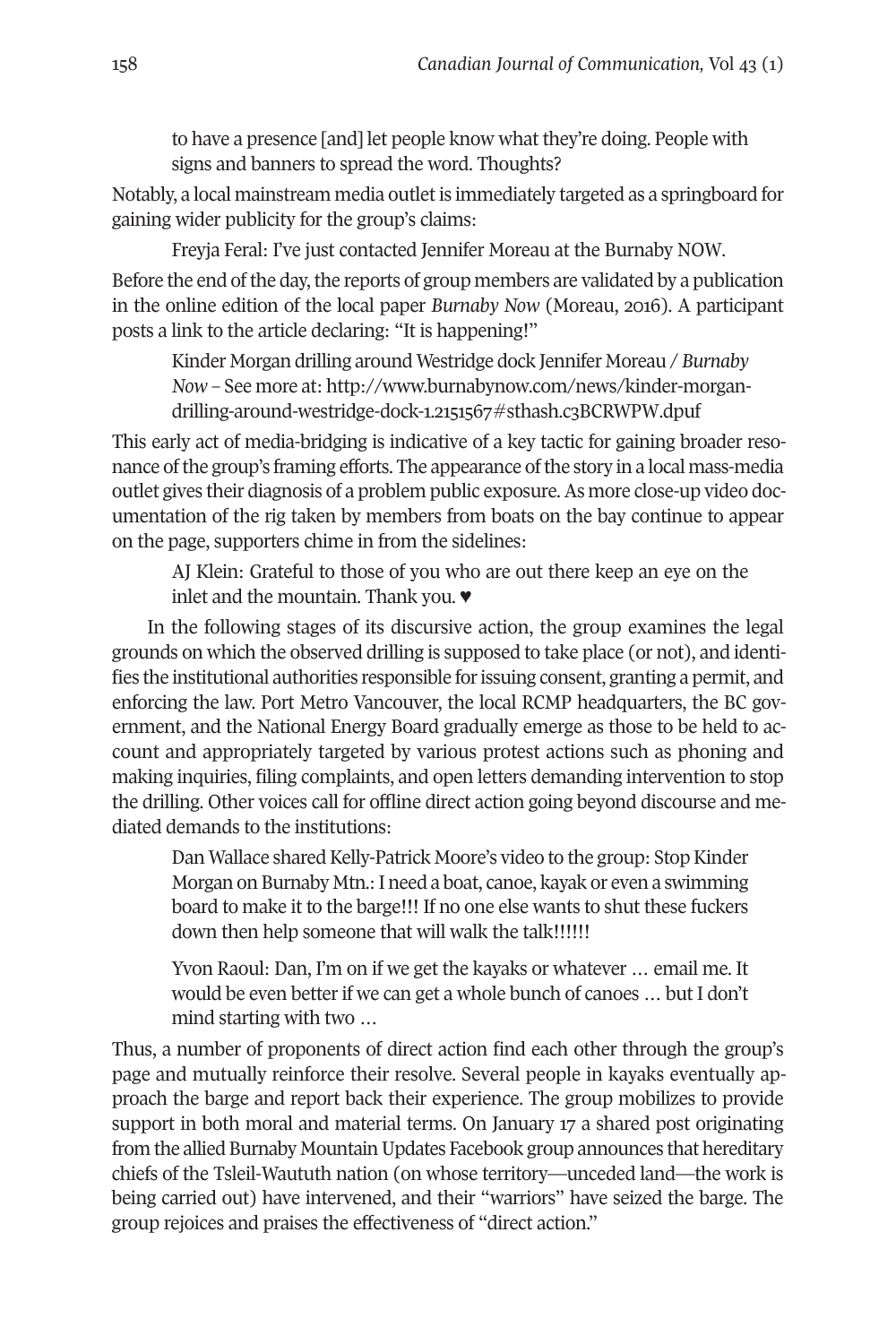Burnaby [Mountain](https://www.facebook.com/burnabymountain/?fref=nf) Updates: Kinder Morgan Drill Barge at Westridge Marine Terminal Shut Down today since noon! Direct Action gets the goods! Grassroots all the way.

Hank Drysdale: Beautiful.

Members eagerly mobilize to provide "bodies" on the shore of the Salish Sea in order to help maintain the blockade. Posts and comments focus on practical details: what, where, when, who, and by what means.

Mike Rensmaag: If you want to help with your body: North Cliffe road tomorrow morning and then around the fence, down to the beach to a shuttle to join them.

Stephen Friesen: What I think this means for us: is if the gov can politically get away without proper consent then they will try. It always falls back on us to put bodies in the way and \*force\* the political issue to be properly resolved.

Another hike in the discussion and offline action planning occurs in relation to posts concerning the public hearings held inVancouver by the National Energy Board on January 19, 2016. This time, the trigger of the action is an offline protest event. Protesters have surrounded the building with signs and chants voicing their opposition to the Kinder Morgan expansion project. Several women have been arrested by police. This high drama reverberates in the conversations on the group page, where members hustle to articulate a collective position on the events and to come up with appropriate actions in support of the protest. In the wake of these events, the discussion calms down.

## **The framing laboratory**

## *Diagnostic frames*

As noted earlier, acts of framing are involved in every turn of the discursive performance described in the previous section. The next task is to highlight the specific types of framing processes that the Facebook group scene supports most effectively. Returning to the group's self-created profile, it becomes clear that a particular solid frame is imposed overthe general problem of pipelines. They pose "significant health and environmental risks to our communities, ecosystems, & wildlife while bringing very few benefits by way of jobs, revenue, or sustainability" (Stop Kinder Morgan on Burnaby Mtn). Therefore, pipeline projects call for active opposition by citizens: "Stop Kinder Morgan on Burnaby Mtn." This stance is a good example of the New Environmental Paradigm that has served as a master frame for the environmental movement since the 1970s (Taylor, 2000). It emphasizes the importance of natural ecosystems and warns against their overexploitation and destruction by industry and market forces. This frame is effectively the main gateway into the group's space and a powerful self-selection filter for participants. Consequently, it is unsurprising that the discussion of the Kinder Morgan pipeline project found in the examined segment of the group's activity rarely returns to this environmental frame. It represents a foundational frame that is taken for granted. The active frame construction the group preoc-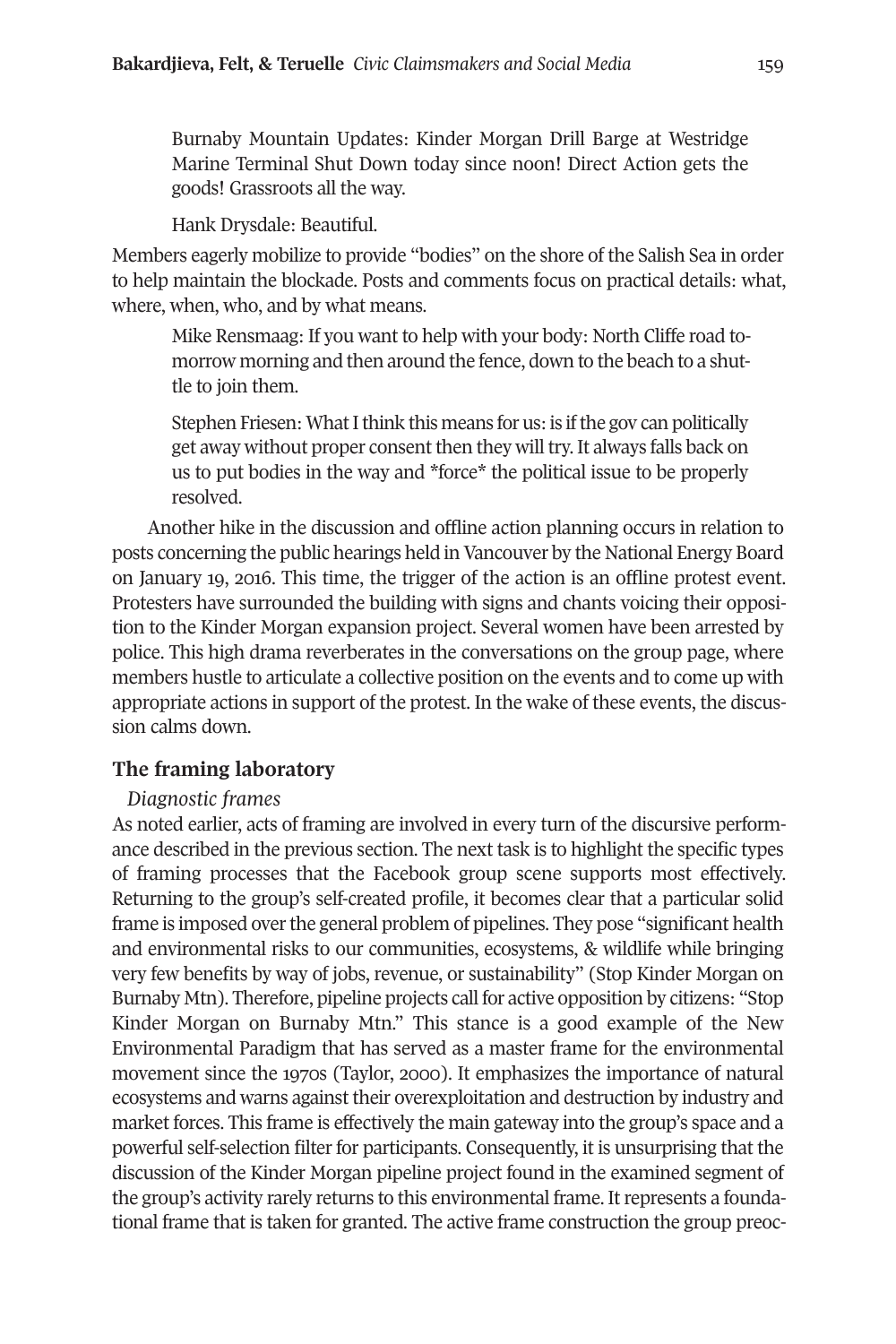cupies itself with is happening at a different level. It works in the direction of  $1$ ) bridging between the environmental frame and the social justice frame moving in the direction of what has been termed the "EnvironmentalJustice Paradigm" (Taylor, 2000, p. 508), and 2) the amplification of the diagnostic framing of the pipeline problem through concretization, thus bringing it closer to home and to the operations of specific political and administrative institutions.

The frames most laboriously devised by group members along the line of diagnostic concretization, concern the legality of the process, fair law-enforcement, and public consultation. The effect of this kind of framing is twofold. These frames place the pipeline problem within the context of concrete decision-making and policy processes, and at the same time bridge it with significant social justice frames. Framed in this way, the problem is more likely to resonate with constituency groups beyond the Burnaby Mountain resident community, such as Native peoples and their allies and other disadvantaged populations with grievances about the fairness of the legal system. The gravity of the problem is emphasized by bridging two or more injustice issues: environment *and* Native rights; environment *and* fair law enforcement, et cetera.

A tendency pointing in the direction opposite to concretization is also observed. Some diagnostic framing pulls the problem upward toward more abstract levels of critical political-economic conceptualization, such as corporate profiteering, political institutions' collusion with corporations, the historical injustice to Native people perpetrated by Canada, participatory democracy, and de-growth. This expansion of diagnostic frames ties the problems of pipeline regulation to more general ideologies and values, thus attempting to raise their status as worthy causes to fight for.

Andrew Smith: A radical department from economic orthodoxy also means dropping the requirement of growth from the mantra and replacing it with economic de-growth and a guaranteed annual income.

Shannon Hecker, quoting the news release of hereditary chiefs: "These lands are unceded, these lands are Indigenous. We are putting an end to genocide, ecocide, capitalism, and the colonial process that continues to this day."

#### *Prognosis, motivation, and agency*

As the very name of this Facebook group demonstrates, the fundamental prognostic frame, or the solution to the problem posed by the expansion of the oil pipeline by Kinder Morgan in the bay waters by Burnaby Mountain is to decisively "stop" these activities. The concretization of the problem described in the previous section generates a series of more concrete intermediate solutions: the barge drilling by the Westridge Terminal should be sent home; the permit obtained (or not) by Kinder Morgan forthis operation should be cancelled; the "non-public" hearings held by the National Energy Board should be opened for wider participation, et cetera. These solutions emerge in the course of the group's interaction. They are related to immediate unfolding events, and thus tied to motivational vocabularies such as urgency, responsibility, opportunity, and, importantly, agency: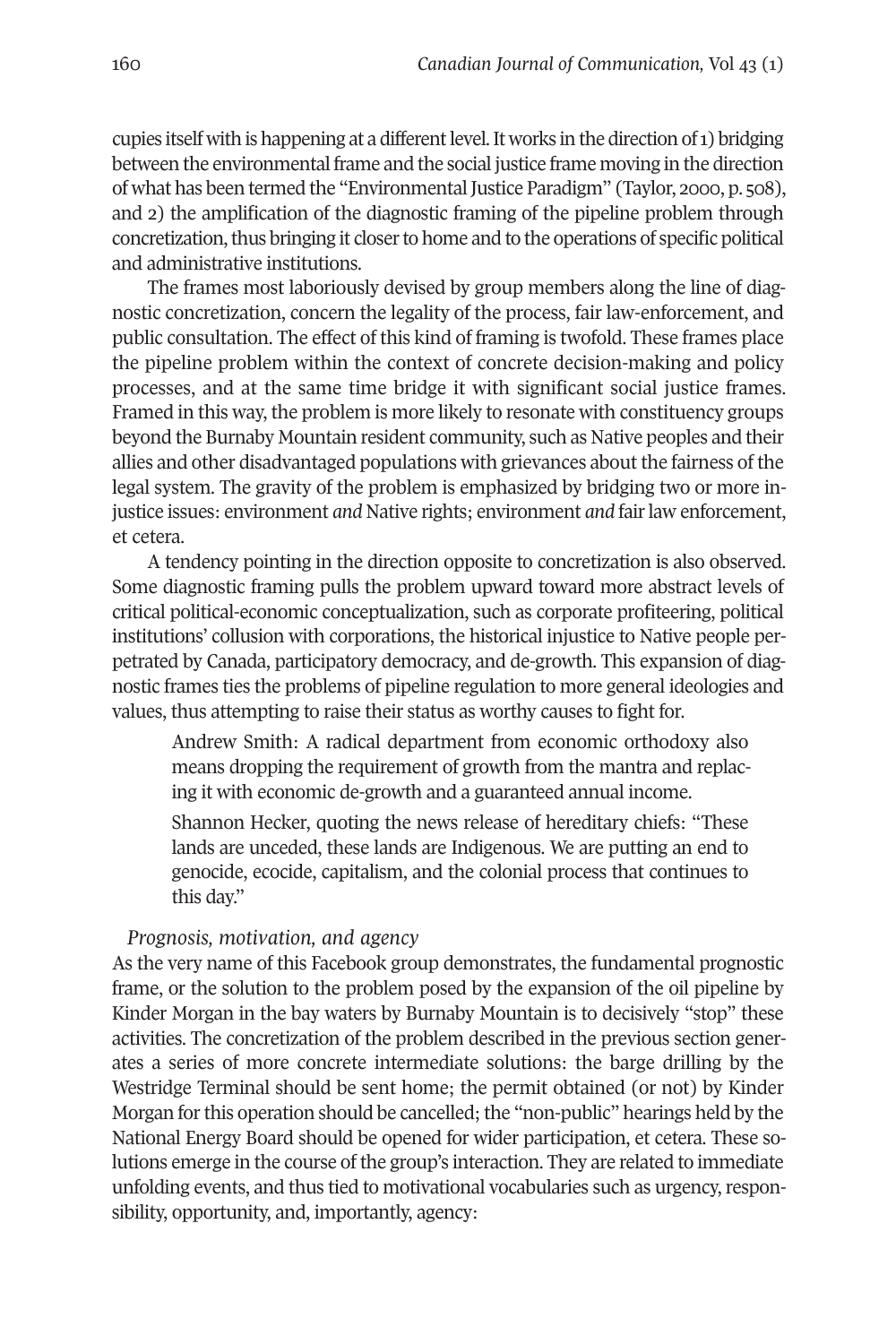Stephen Friesen: In any case the companies taking advantage of bad gov behaviour are the correct immediate targets of action. Like Mr Wallace keeps repeating, the drilling work must be stopped NOW.

Shirley Samples: If not now? Then when? If not us, then who? It is time. When the most vulnerable are at risk, we are all at risk. We must speak for those that have no voice.

## *Activational frames*

Without question, activational framing constitutes the bulk of the content generated by the group. Activational framing refers to the discursive process that produces the particular decisions and instructions regarding what group members should actually do both as individuals and as a collective. The signifying work at the level of diagnostic and prognostic framing led to the concretization and operationalization ofthe pipeline problem and the working out of specific actionable solutions related to ongoing events. Activational framing pushes this work one step further toward the planning and coordination of specific steps to be taken both online ("share, share, share," email), through other media, such as phone and news outlets, and in the body, through rallies and direct action:

Hanna Daber: … call the RCMP, call the Port, call the drilling contractor, keep those phone lines ringing, just to be a pain in the ass! whoever answers the phone will go complain to their 'superiors.'

Mike Rensmaag: See [the map] below if you want to help provide an additional body tomorrow at Westridge Terminal. Of course, support on the water with boats, food, and/or supplies would be welcomed.

Activational framing is also where some argument and contestation occurs between the proponents of two distinct approaches—the supporters of "direct action" that would forcefully bring about the desired effect, such as stopping the barge from drilling or entering the hearings hall, and the "reformers," who emphasize the pressure to be exerted on politicians, administrators, and public opinion through institutional channels opento the public: emails, phone calls, letters, petitions, publications, et cetera. Important discursive work is done by members who intervene in this debate to assign value to diverse tactics, reconcile the fractions, and encourage the pursuit of both types of action.

An interesting pendulum movement between individual and collective agency that consolidates the "I" of the individual actors into the "we" of the group, can be noticed in posts and comments performing activational framing. It is the "we" that is called upon to phone, rally, or occupy to demonstrate collective presence and will. At the same time, these recommendations are broken down into concrete and manageable acts that individuals could take—from phoning specified numbers and asking scripted questions, to coming out with canoes on the bay. Activational frames are further reinforced by the reports of members who, alone or together, testify that these acts are possible, and are indeed happening. It is the specific strength of the social media platform to package these meanings and activities together across time and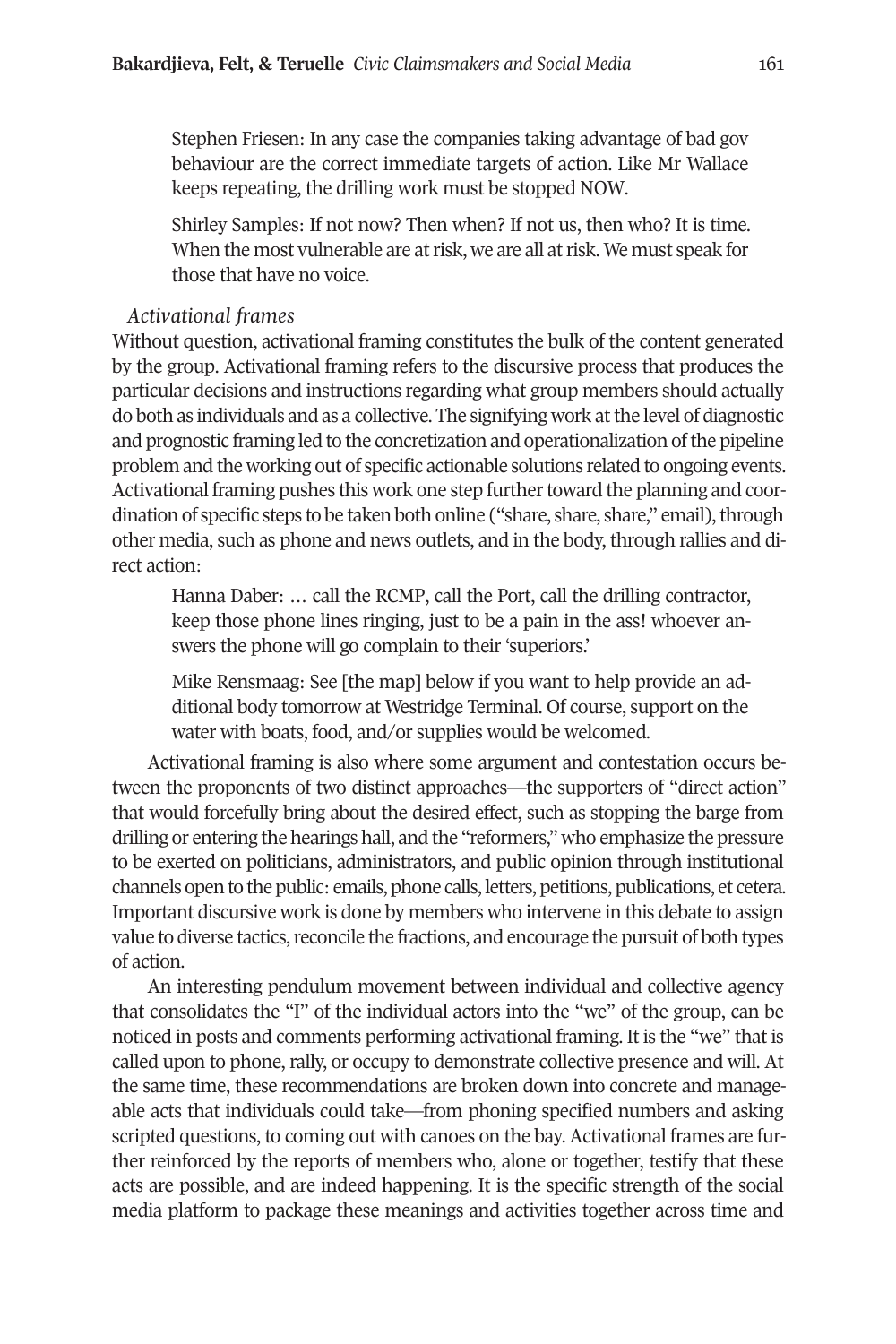space so that the individual act is assigned significance within the context of the collective action and maintains its connection to collective identity and meaning.

Dan Wallace: FLASH EMERGENCY! SHARE SHARE SHARE Burnaby RCMP : 604-294-7922 ref : File#2016 - 2109 Please call the RCMP and demand a stop work order against Kinder Morgan drilling. There is no consent given FROM SALISH PEOPLE and this includes preliminary work. here is the number. Burnaby RCMP : 604-294-7922 ref : File#2016 – 2109

John Reid: I just called the Burnaby rcmp as well. ... I asked for a call back. I encourage others to call too, the more calls they get the more likely km will get a cease and desist order. Have the file  $#$  ready. 2016-2109. Cheers

Shannon Hecker: BODIES NEEDED ON THE GROUND & WATER! If anyone is headed there NOW I'm located by Skeena & Hastings hoping for a ride share!

## **Conclusion**

The processes analyzed above illustrate some of the key innovations that the creative use of a Facebook group page by active citizens introduces into collective action framing. Dramaturgical analysis allows us to see the group page as a scene on which discursive action dynamically unfolds. Different types of actors interact on that scene and play complementing parts in the construction of collective action frames. The peaks in their discursive activities often directly relate to embodied action undertaken by participants offline. Importantly, the group page is not an isolated scene, but represents a hub in a broader, symbolically productive network consisting of other similar groups as well as alternative media of different makeup: organizational and news websites, blogs, etc. Concepts and ideas, emotion, and motivation flow across this ecosystem and allow collective action frames to be constructed at various levels of involvement, unity, and solidarity.

The frame analysis conducted here using classical concepts of social movements theory leads to the conclusion that the construction of collective action frames can be usefully captured in a model that we propose to label "the collective action pentad." It is reminiscent of Kenneth Burke's (1945) "dramatism pentad," but instead of serving as a tool to discover the motives behind an individual's action, it helps the analyst determine what symbolic constructs set a collective into motion. The collective action pentad integrates the elements of collective action frames proposed by Snow and Benford (2000) on the one hand and Gamson (1992) on the other. It poses the questions: 1) What is the problem or injustice (diagnosis)? 2) What could be its solution (prognosis)? 3) Who is the "we" that is supposed to act (identity)? 4) Why is this collective able and bound to act (motivation and agency)? and 5) By what means, or what concrete action should be taken (activation)?

We showed that the Facebook group page constitutes a laboratory in which the answers of all these questions are worked out in a participatory fashion by testing multiple propositions against the response of a validating audience. In the case we studied, the discursive processes unfolding on the group page helped the amplification and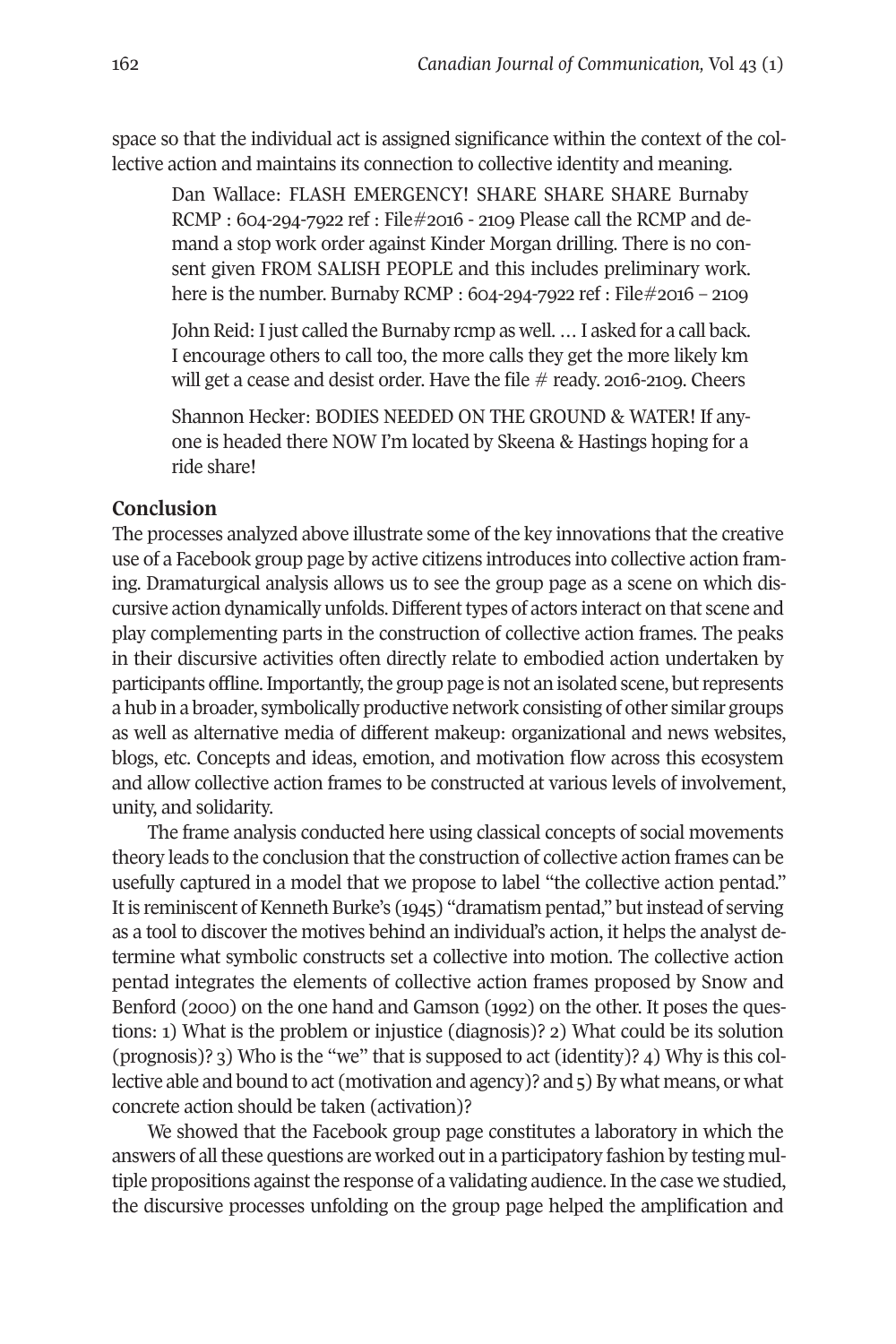expansion ofthe originally set masterframe by amalgamating the voices of differently positioned contributors and respondents. By being open to inputs from a diverse networked public, they led to the bridging of the original frame with elements concerning social injustice, Indigenous rights, and political-economic critique. Most notably, the dialogical exchanges on the page allowed the contours of a collective "we" to emerge through ongoing mutual recognition, confirmation, and feedback. Through what we called activational framing, that collective amassed a repertory of feasible deeds that gave its members a clear program for action. Finally, the build-up of collective reasoning, "hot cognition," motivation, and solidarity led to participants' undertaking of embodied action that spilled into public spaces of wider visibility, such as contested physical sites and news media.

As much as the foundational diagnostic and prognostic frame laid out in the group's definition proved to be mutable, there were also clear limitations of its flexibility. Defining oil pipelines as a grave social problem and calling for the termination of all pipeline construction and expansion projects limits the possibility for differently positioned citizens to participate in the discursive process. Working-class people and entrepreneurs earning their living in the oil industry, for example, are more likely to fall in the adversary category than appear as counterparts to be taken seriously. In any case, no such voices and positions ever appeared in the examined segment.Inarguably, the drawing of a hard ideological line as a threshold for participation sanitizes the group's discussion, channels its energy into the effective construction of a collective identity and motivational and activational framing. At the same time, it encloses the group into a filter bubble that feeds on mutual reinforcement. In-group resonance of the frames discursively elaborated in this way could make the search for a wider public resonance more difficult.

## **Acknowledgement**

The authors would like to acknowledge that this research was made possible thanks to an Insight Grant from the Social Sciences and Humanities Research Council of Canada awarded to the project "Social Media and Civic Culture: Investigating Emerging Practices of Democratic Participation in Canada."

#### **Note**

1. The original spelling and grammar of the quoted text is preserved.

#### **Websites**

*350,* <https://350.org/> *Canadian Broadcasting Corporation* (CBC), <http://www.cbc.ca/> *Common Sense Canadian,* <http://commonsensecanadian.ca/> *CTV News,* <http://www.ctvnews.ca/> *Georgia Straight,* <https://www.straight.com/> *Inside Climate News,* <https://insideclimatenews.org/> *Maclean's,* <http://www.macleans.ca/> *National Post,* <http://nationalpost.com/> *Vancouver Media Co-op,* <http://vancouver.mediacoop.ca/> *Vancouver Observer,* <https://www.vancouverobserver.com/> *Vancouver Sun,* <http://vancouversun.com/>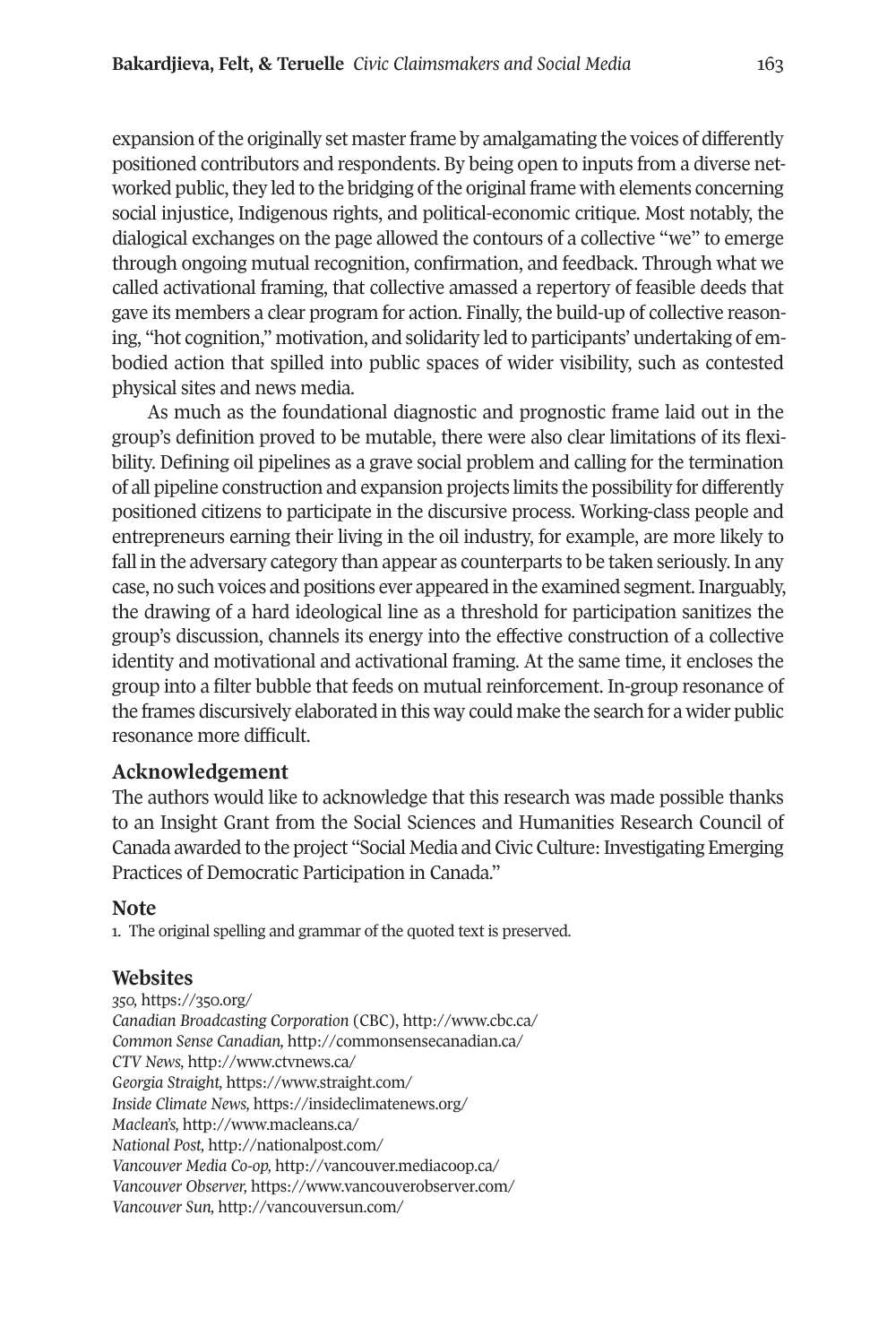#### **References**

Atton, Chris. (2001). *Alternative media*. Thousand Oaks, CA: Sage Publications.

- Bailey, Olga G., Cammaerts, Bart, & Carpentier, Nico (2007). *Understanding alternative media*. New York, NY: McGraw-Hill Education.
- Benford, Robert D., & Snow, David A. (2000). Framing processes and social movements: An overview and assessment. *Annual Review of Sociology*, *26*, 611–639.
- Best, Joel (2013). *Social problems*. New York, NY: W.W. Norton & Company.
- Burke, Kenneth. (1969). *A grammar of motives.* Berkeley, CA: University of California Press.
- deVreese, Claes H. (2005). News framing: Theory and typology.*InformationDesign Journal+Document Design, 13*(1), 52–62.
- Forde, Susan. (2011). *Challenging the news: The journalism of alternative and community media.* London, UK: Palgrave.
- Fuchs, Christian. (2010). Alternative media as critical media. *European Journal of Social Theory*,*13*(2), 173–192.
- Gamson, William A. (1992). *Talking politics*. New York, NY: Cambridge University Press.
- Gamson, William A. (1995). Hiroshima, the holocaust, and the politics of exclusion:1994 presidential address. *American Sociological Review, 60*(1), 1–20.
- Hall, Stuart. (1982). The rediscovery of ideology: Return to the repressed in media studies. In M. Gurevitch, T. Bennett, J. Curon, & J. Woolacott (Eds.), *Culture,societyandthemedia*(pp. 56– 90). London, UK: Methuen.
- Hall, Stuart. (2000). Who needs "identity"? In P. du Gay, J. Evans, & P. Redman (Eds.), *Identity: A reader* (pp. 15–30)*.* London, UK: Sage Publications Inc.
- Hare, A. Paul, & Blumberg, Herbert H. (1988). *Dramaturgical analysis of social interaction.* New York, NY: Praeger Publishers.
- Lindekilde, Lasse. (2014). Discourse and frame analysis: In-depth analysis of qualitative data in social movement research. In D. della Porta (Ed.), *Methodological practices in social movement research* (pp. 195–227). New York, NY: Oxford University Press.
- Melucci, Alberto. (1989). *Nomads of the present: Social movements and individual needs in contemporary society.* Philadelphia, PA: Temple University Press.
- Melucci, Alberto. (1996). *Challenging codes: Collective action in the information age*. Cambridge. UK: Cambridge University Press.
- Moreau, Jennifer. (2016, January 14). Kinder Morgan drilling around Westridge dock. *Burnaby Now.* URL: [http://www.burnabynow.com/news/kinder-morgan-drilling-around-westridge-dock-](http://www.burnabynow.com/news/kinder-morgan-drilling-around-westridge-dock-1.2151567)[1.2151567](http://www.burnabynow.com/news/kinder-morgan-drilling-around-westridge-dock-1.2151567) [June 30, 2017].
- Petkov, Petromil, Kobler, Felix, Foth, Marcus, & Krcmar, Helmut. (2011). Motivating domestic energy conservation through comparative, community-based feedback in mobile and social media. In *5th International Conference on Communities & Technologies* (C&T, 2011). June 29–July 2, 2011, Brisbane, Australia.
- Porter, Amanda. J. & Hellsten, Lina. (2014). Investigating participatory dynamics through social media using a multideterminant "frame" approach: The case of climategate on YouTube. *Journal of Computer-Mediated Communication, 19*, 1024–1041.
- Rieder, Bernhard. (2013). *Studying Facebook via data extraction: The Netvizz application.* Proceedings of the 5th Annual ACM Web Science Conference. Paris, France.
- Rogers, Richard. (2013). *Digital methods*. Cambridge, MA: MIT Press.
- Scheufele, Dietram A. (1999). Framing as a theory of media effects. *Journal of Communication*, *49*(1), 103–122.
- Snow, David A. (2004). Framing processes, ideology, and discursive fields. In D.A. Snow, S.A. Soule, & H. Kriesi (Eds.), *The Blackwell companion to social movements* (pp. 380–412). Malden, MA: Blackwell Publishing.
- Snow, David A., & Benford, Robert D. (1988). Ideology, frame resonance, and participant mobilization. In B. Klandermans, H. Kriesi, & S. Tarrow (Eds.), *International social movement research* (pp. 197–217). Greenwich, CT: JAI Press.